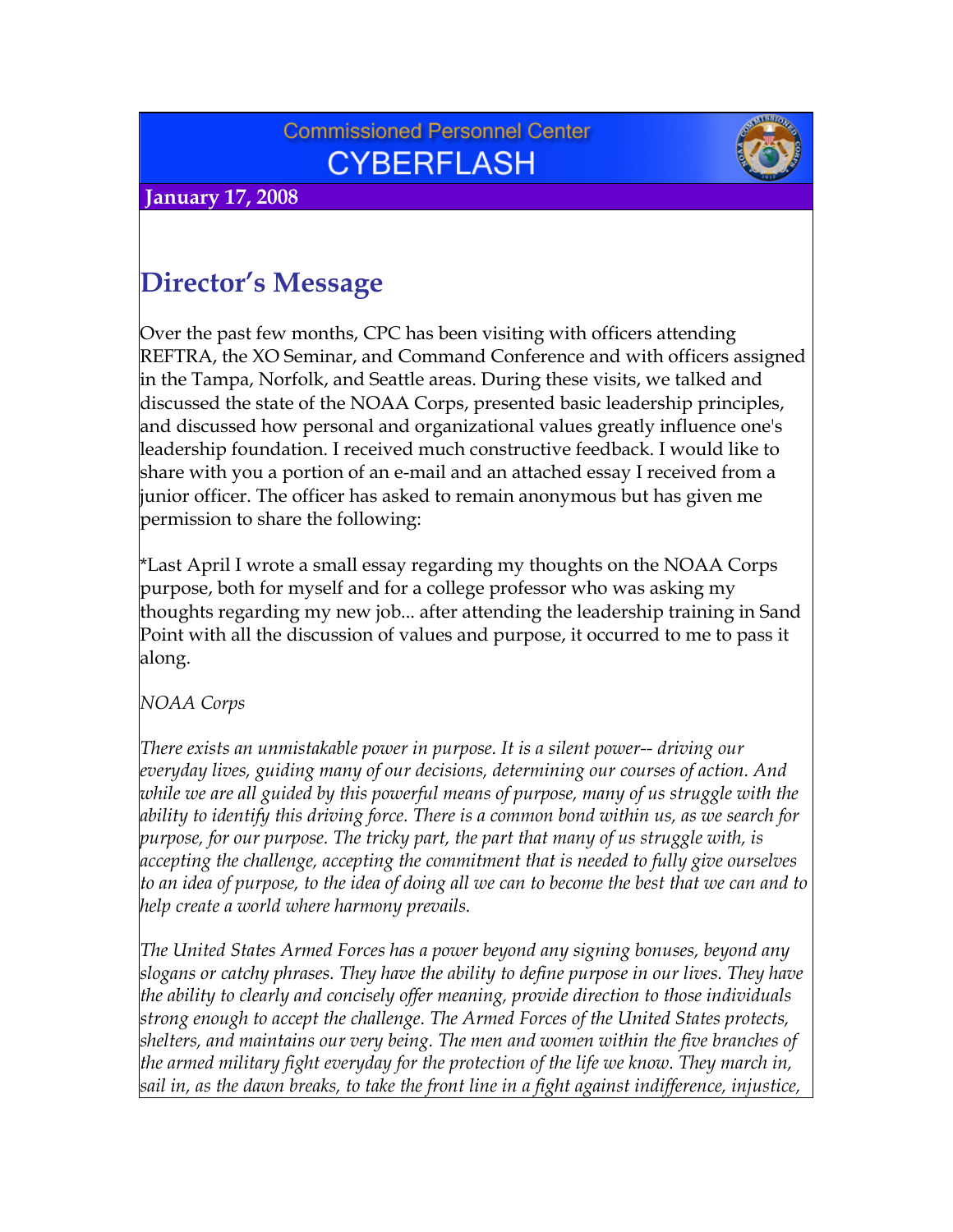*against human devastation. They bring with them blankets and food, comfort and security. They offer the American people a light where there exists only dark. They offer the American people strength when they are weak. They become our sanctuary. And in turn, they are offered an unmistakably clear definition of their purpose, at the moment, at the hour.* 

*The NOAA Corps, a uniformed service, has remained somehow in a dimmer light, slightly in the shadows of our military companions. Our purpose is not as clearly defined, and is not as emotionally obvious. For it does not send us in on the front lines of war or give us artillery and authority to protect our neighbors; to shield our nation. However, that is merely because our war is not as obvious, and our weapons are not as loud. Nevertheless we too carry weapons, yet they are not to harm nor protect, rather they are tools for which we may learn. Our weapons are in the form of science, and what we protect is our Earth. OUR Earth-- not just the United States, not just North America, but our scope of knowledge, our purpose, encompasses this vast, unique planet we call home.* 

*While our purpose may be hard to defend, our goal-- our mission is easy. We are an entity of the United States Government, and with that authority we can slowly and surely convince the American people that our planet, our home, is in need of the Peoples' attention, focus, funds, and support. The data we gather, whether it be shifts in seafloor sediment, multi-beam hydrography, seafloor characteristics, meteorological phenomenons, species population assessments, all of it, is vital to begin to comprehend this ever fluctuating planet. The findings we gather today, good or bad, are essential to guiding us through tomorrow. Our research may be small steps, but all forward movement is just that, forward movement. The small stones of knowledge we gather today, will one day become a mountain. While our nation keeps their sights on the protection of the people, we must maintain watch in order to safeguard our Earth. For without it and without a balance among its inhabitants, we will all fail in our purpose.* 

*NOAA Corps: Our Earth. Our Future. My Purpose*

 $\mu$   $\sim$   $\beta$   $h$ 

CAPT William B. Kearse, NOAA Director, Commissioned Personnel Center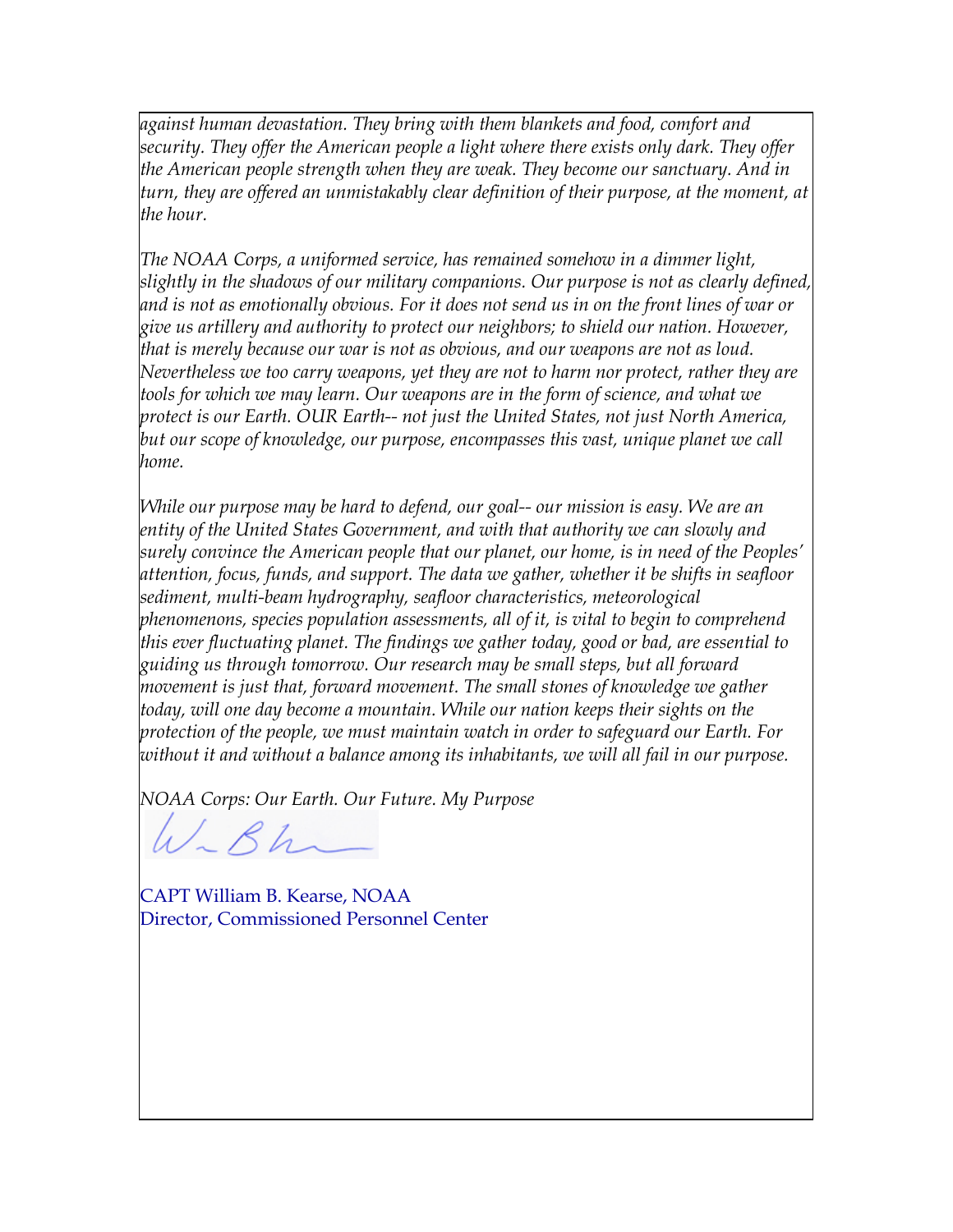# **Announcements**

### **Permanent Change of Station (PCS) Reminder**

After you complete a PCS move the following items need to be completed. Fax a copy of endorsed orders to the CPC and to the NOAA Corps Payroll Unit. File a Travel Voucher within 5 days. Update your address at the following locations: OPF Online -<https://cpc.nmao.noaa.gov/opfonline/login.jsp> DEERS –<https://www.dmdc.osd.mil/appj/address/index.jsp> Direct Access Payroll Submit an updated Record of Emergency data (NOAA form 56-14)

### **OPMD temporary loses Neavaly Touray**

Ms. Neavaly Touray has been temporarily detailed to NOAA's Office of the Chief Administrative Office for six months. Please direct all inquires about PCS orders to Tracey Raymond at 301-713-7724.

### **Award Nominations**

The deadline for nominations for NOAA ACO Junior Officer of the Year Award, NOAA ACO Science Award, and the NOAA ACO Engineering Award has been extended until COB January 18th.

#### **Submission Procedure**

A nomination for a NOAA ACO award shall consist of at least two pages, the first a cover memo addressed to the National ACO and containing the name, grade, duty title, and job description of the nominated officer. The following page(s) shall be the personal comments of the supervisor, which reflect the basis for the nomination.

All commands and field offices are encouraged to submit officer nominations for these awards. Please submit nominations to LCDR Mark Wetzler, President of the DC Area Association of Commissioned Officers via e-mail,

[mark.wetzler@noaa.gov](mailto:mark.wetzler@noaa.gov), by COB January 18, 2008. In the nomination email please have the supporting files attached as .PDF or readable by Microsoft Word. The subject line of the nomination email should be Junior Officer of the Year, Science Award, or Engineering Award. Junior officers with civilian supervisors are encouraged to forward them this information. For more information on the awards please refer to the NOAA Corps Directives on Awards (pages 20 through 22).

[http://www.noaacorps.noaa.gov/cpc/procedures/corps\\_directives/chapter\\_12](http://www.noaacorps.noaa.gov/cpc/procedures/corps_directives/chapter_12/ncd_ch12part7.pdf) [/ncd\\_ch12part7.pdf](http://www.noaacorps.noaa.gov/cpc/procedures/corps_directives/chapter_12/ncd_ch12part7.pdf)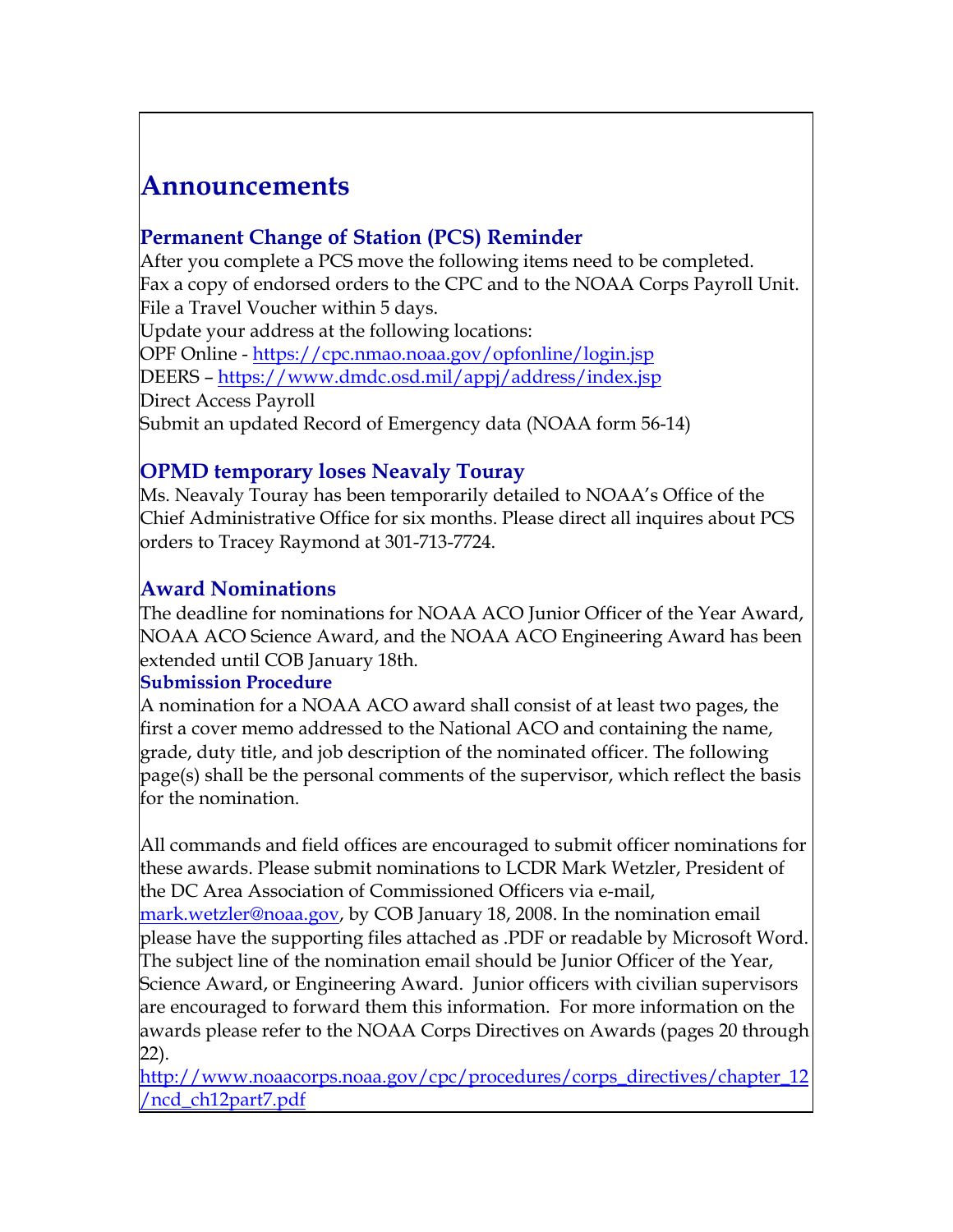#### **Watchstanders Needed for National Operations Center**

The NOAA Homeland Security Program Office in Silver Spring, MD is seeking 0- 2 and higher ranking officers on assignments within the National Capital Region to serve as part time watch standers at the

DOC NOAA Desk at the Department of Homeland Security (DHS) National Operations Center (NOC) in Washington, DC.

The mission of the NOC is to integrate DHS and interagency planning and operations coordination in order to prevent, deter, protect, and respond to terrorists threats/attacks or threats from other man-made or natural disasters. The NOC is a 24x7, multi-agency operations center that collects all-threats and all-hazards information across the spectrum of federal, state, local, tribal, privatesector, and other key sources. Its mission is to be the primary national-level hub for domestic situational awareness, common operating picture, information fusion, information sharing, communications, and operations coordination pertaining to the prevention of terrorist attacks and domestic incident management. The NOAA Desk is considered one of the critical department/agency desks within the NOC, providing a wide range of environmental information and forecasts from NOAA sources. The Desk is staffed by part-time watch standers from across line offices in the DC area, performed as a collateral duty, under the supervision of a senior desk officer on staff of the NOAA Homeland Security Program Office.

This opportunity provides an officer the chance to work in the Nation's premier interagency operational center where all federal departments and agencies are represented, to constantly maintain situational awareness of homeland security and all-hazards response across the nation. Exposure and visibility to senior officials in the Department of Homeland Security as well as other departments is provided. Volunteers are expected to be available for 1-2 eight hour day shifts per month, approved by their supervisor. Expansion beyond that availability is sought during times of crisis response at the NOC. Secret clearance is required. Training will be provided by the Senior Desk Officer.

Anyone interested in this opportunity should contact Captain Wade Blake at 301- 713-3310 x214 or wade.blake@noaa.gov

**\_\_\_\_\_\_\_\_\_\_\_\_\_\_\_\_\_\_\_\_\_\_\_\_\_\_\_\_\_\_\_\_\_\_\_\_\_\_\_\_\_\_\_\_\_\_\_\_**

#### **Record of Emergency Data**

CPC is unable to accept faxed or emailed copies of the Record of Emergency Data. Please submit only the original form and ensure that you sign in the upper right hand corner in addition to the bottom of the form. Thank you.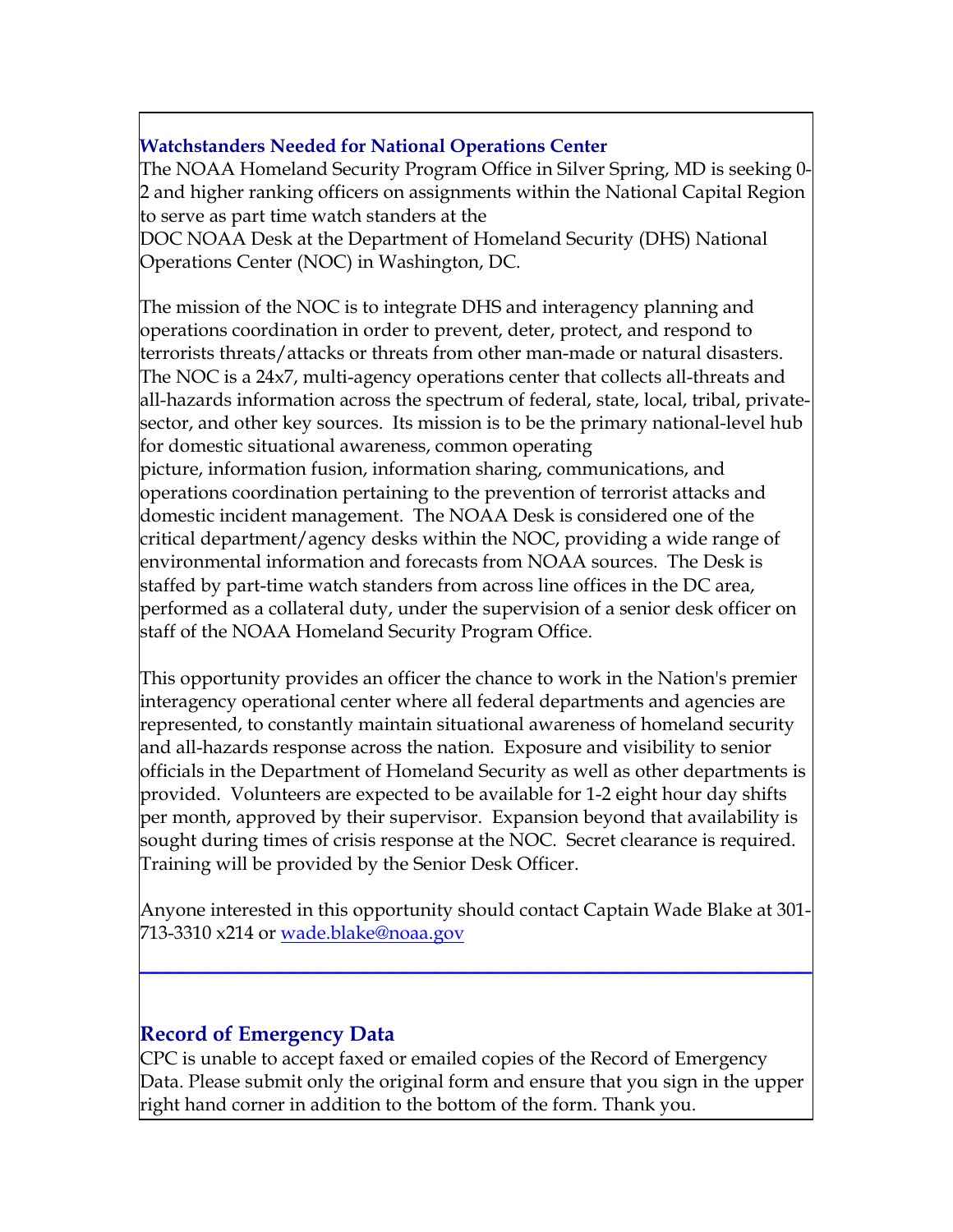## **OER Reminders**

EEO comments should not be listed in the OER unless they can be quantified (i.e., EEO/Diversity training during the period, participates on EEO/Diversity council, etc.).

- No handwritten comments will be accepted.

- Please use the latest versions of NOAA Forms 56-6A (Officer Evaluation Report), 56-6B (Reviewer Comments), and 56-6C (Officer Support Form). These forms can be found on the following website:

<http://www.noaacorps.noaa.gov/cpc/careermgmt/evaluation.html>

- If you're in a FUT or flight training billet, be sure to follow the guidance in Section 10.A.5. "Preparation and Use of the Duty Under Instruction (DUINS) OER" of the Officer Evaluation System. This manual can be found on the following website:

<http://www.noaacorps.noaa.gov/cpc/careermgmt/evaluation.html>

- Nominations for awards should not be listed under the Awards section under Block 2. Only list awards that were received during the rating period.

- Be sure that all signature blocks are signed. Only original signatures will be accepted.

- Only an SES or NC Officer (usually LO Liaison) can sign as a Reviewer.

- Attachments will not be accepted with the OER.

- If you're a Reviewer and identify discrepancies in an OER, don't hesitate to send it directly back to the officer/supervisor/reporting officer for corrections. Forwarding the "incomplete" OER along to CPC only delays the process.

If you should have any questions with the Officer Evaluation System and were unable to obtain the answer(s) you were looking for after reading the manual, please don't hesitate to contact LCDR John T. Caskey at 301-713-7748 or [john.caskey@noaa.gov](mailto:john.caskey@noaa.gov).

**\_\_\_\_\_\_\_\_\_\_\_\_\_\_\_\_\_\_\_\_\_\_\_\_\_\_\_\_\_\_\_\_\_\_\_\_\_\_\_\_\_\_\_\_\_\_\_\_**

#### **Assignment Preferences**

All officers are encouraged to update their assignment preferences in their online OPF. CPC no longer manually enters "Next Assignment Preferences" from the End of Year Service Reports. If you should have any questions with assignments, please don't hesitate to contact LCDR John T. Caskey at 301-713- 7748 or [john.caskey@noaa.gov.](mailto:john.caskey@noaa.gov)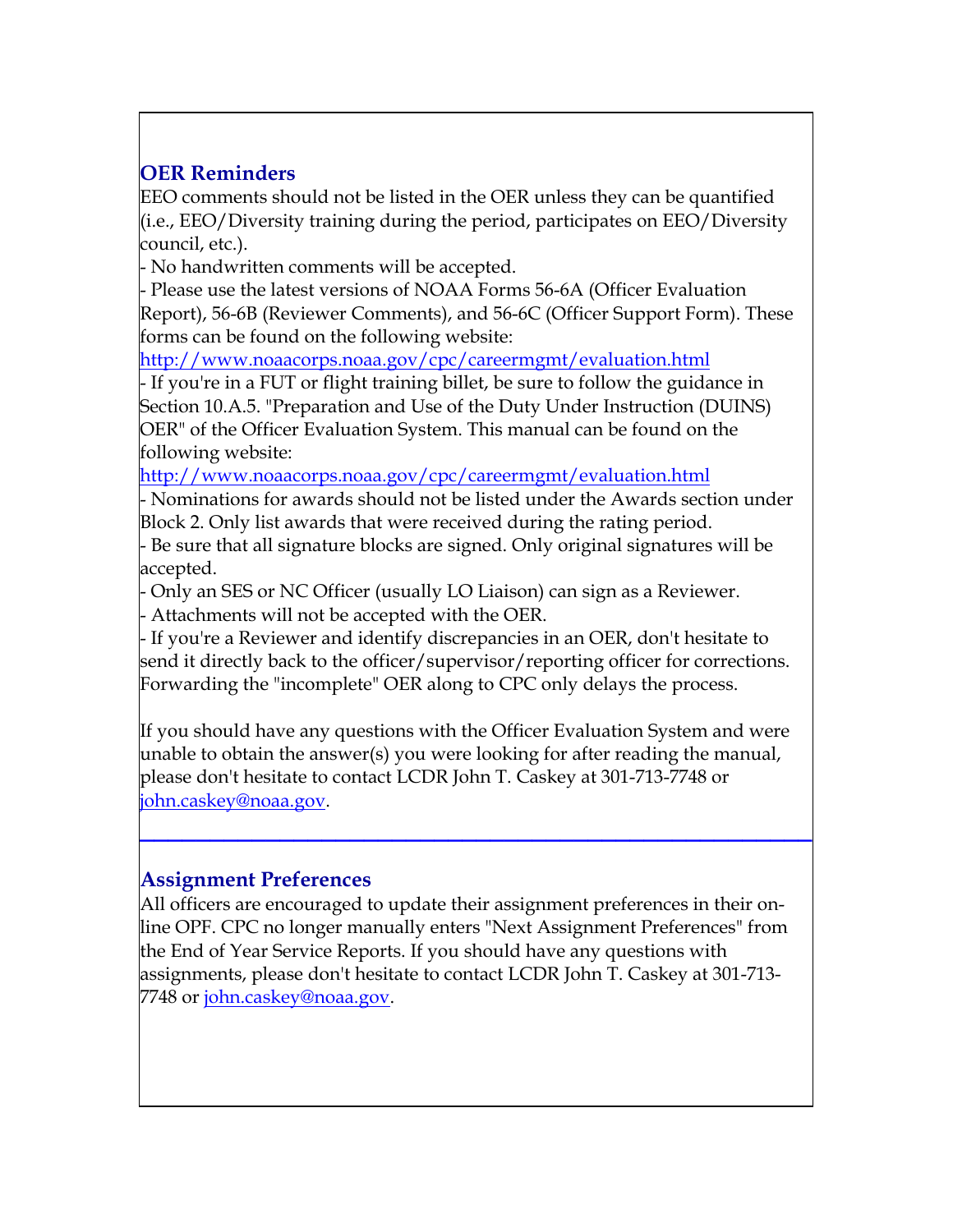### **Looking for a Temporary Assignment?**

Officer-In-Charge, National Marine Sanctuary Program Small Research Vessel, Seattle, Washington

The NMSP is looking for an independent and confident officer that would like to spend 6-12 months developing a new research vessel. An Officer Assignment Board will be reviewing the draft billet description to see if it warrants a full-time billet in the future.

The NMSP Small Research Vessel, OMAO number R8501 named SRVx, will enter service next spring after an extensive refit. The NMSP acquired the SRVx, a virtually new \$4.5M 85' Guardian Marine built mono-hull, from the Navy in August 2007. NMSP is modifying this hull for oceanographic research and will operate it along the West Coast over an 18-24-month period.

We are looking for an officer to take command of this unique NOAA platform and operate it as a test and evaluation platform to define program-wide requirements. The SRVx has the potential to complete missions more demanding than those possible on a Type III boat, but not requiring the full capabilities of a Class 3 research vessel. The test and evaluation program will help define whether an SRV-class vessel can demonstrate significant advantages in speed, adaptability, and cost effectiveness for NMSP missions. The ability to work nearly autonomous is a must for this position; only personnel that can think and act independently should express interest.

Contact the NMSP Small Boat Coordinator, Dana Wilkes, at 206-390-8073, or [dana.wilkes@noaa.gov](mailto:dana.wilkes@noaa.gov) [<mailto:dana.wilkes@noaa.gov>](mailto:dana.wilkes@noaa.gov) to find out more about this detail.

#### **Still Have Questions About the ODU?**

The manual for the Operational Dress Uniform (ODU) has been posted on-line and can be found at the following link:

**\_\_\_\_\_\_\_\_\_\_\_\_\_\_\_\_\_\_\_\_\_\_\_\_\_\_\_\_\_\_\_\_\_\_\_\_\_\_\_\_\_\_\_\_\_\_\_\_**

[http://www.noaacorps.noaa.gov/cpc/perservices/pdf/Operational\\_Dress\\_Uni](http://www.noaacorps.noaa.gov/cpc/perservices/pdf/Operational_Dress_Uniform_Manual.pdf) [form\\_Manual.pdf](http://www.noaacorps.noaa.gov/cpc/perservices/pdf/Operational_Dress_Uniform_Manual.pdf)

This link, along with the ODU presentations located on the Commissioned Personnel Center (CPC) Home website, should help address some of the FAQ's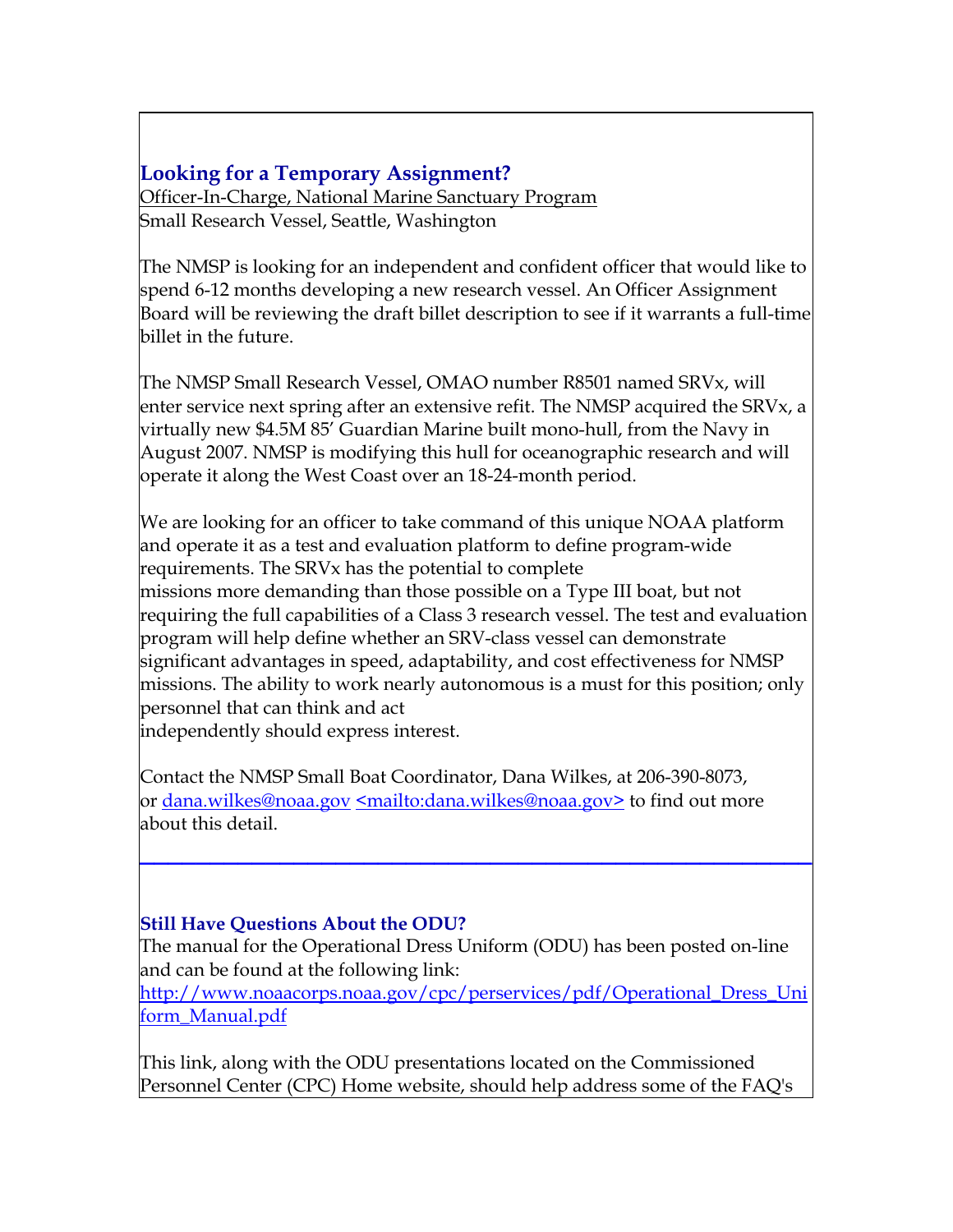about the ODU. In order to address some of the questions with the new uniform, officers from CPC have worn the ODU on recent trips to Kings Point, NY, MacDill AFB, FL, and Norfolk, VA. Reminder: The ODU becomes the prescribed uniform for all locations outside the National Capitol Region starting February 1, 2008.

**\_\_\_\_\_\_\_\_\_\_\_\_\_\_\_\_\_\_\_\_\_\_\_\_\_\_\_\_\_\_\_\_\_\_\_\_\_\_\_\_\_\_\_\_\_\_\_\_**

#### **Pre-Retirement Seminars available for NOAA Corps officers in the Seattle Area**

It is recommended that any officer within eighteen months of retirement attend a Pre-Retirement Seminar.

> **Seminar Dates Location**  March 3 - 6, 2008 Naval Sub Base Bangor

FFIC TAP Classroom Silverdale, Washington

For additional information go to

<http://uscg.mil/mlcpac/iscseattle/pw/tapsched.htm>and to register, call or email the Work-Life Staff's Transition Manager, **David Sweeney**, at **(206) 217- 6615** or **[david.j.sweeney@uscg.mil](mailto:david.j.sweeney@uscg.mil).**

**\_\_\_\_\_\_\_\_\_\_\_\_\_\_\_\_\_\_\_\_\_\_\_\_\_\_\_\_\_\_\_\_\_\_\_\_\_\_\_\_\_\_\_\_\_\_\_\_**

#### **Approved Retirements**

The following officers have approved retirements. Be sure to thank them for their service to NOAA and nation and wish them the best the next time you see these officers!

**\_\_\_\_\_\_\_\_\_\_\_\_\_\_\_\_\_\_\_\_\_\_\_\_\_\_\_\_\_\_\_\_\_\_\_\_\_\_\_\_\_\_\_\_\_\_\_\_**

CAPT Jon E. Rix February 1, 2008 CAPT Stephen A. Kozak March 1, 2008 CDR Julia N. Neander May 1, 2008 CAPT Sean R. White July 1, 2008 LCDR Stephen J. Thumm July 1, 2008 CDR Thomas E. Strong July 1, 2008 CAPT John W. Humphrey, Jr. August 1, 2